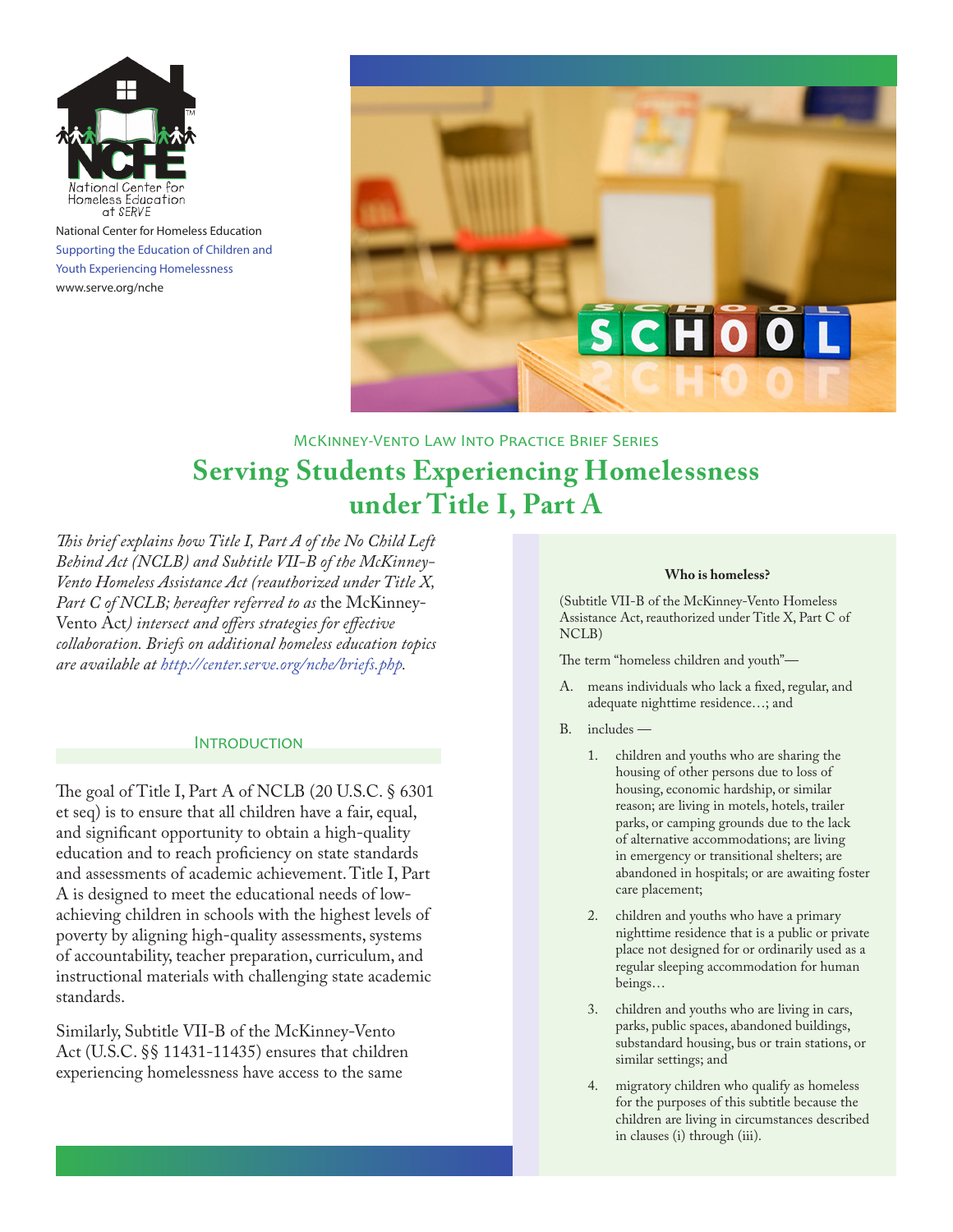free, appropriate public education and related services as their permanently housed peers so that they have an equal opportunity to meet the same challenging academic standards. The Act requires State Educational Agencies (SEAs) and Local Educational Agencies (LEAs) to remove any barriers that limit the ability of a student experiencing homelessness to enroll, attend, and succeed in school. The law also emphasizes collaborations and encourages parent participation as keys to the educational success of homeless students.

While many challenges faced by homeless students are addressed within the McKinney-Vento Act, Title I, Part A also plays a significant role in supporting the academic achievement of homeless children and youth. Requirements for coordination between the two programs are included in both statutes; additionally, both Title I, Part A and the McKinney-Vento Act include provisions for grant funds to be distributed by SEAs to LEAs for activities aligned with each program's goals as established in federal legislation, including supporting the educational success of children and youth experiencing homelessness.

#### **AUTOMATIC ELIGIBILITY**

Homeless students are part of Title I, Part A's target population of disadvantaged students; however, the high mobility, trauma, and poverty associated with homelessness create unique educational barriers and challenges that Title I, Part A students with fixed, regular, and adequate housing may not face. Homelessness can be associated with lower standardized test scores in reading, spelling, and math (Obradović, et al., 2009; Rafferty, Shinn, & Weitzman, 2004). Homeless students also transfer schools more often, which requires them to adapt to new curricula, teachers, and peers, while increasing the risk of "broken bonds" that negatively impact learning (Cunningham, Harwood, & Hall, 2010; Obradović, et al., 2009). Thus, homeless students often require supports beyond what typically

may be offered to support academic success.

For these reasons, children and youth who are homeless are automatically eligible for Title I, Part A services, whether or not they attend a Title I, Part A school or meet the academic standards required of other students for eligibility (U.S. Department of Education [ED], 2004). This automatic eligibility acknowledges that the experience of homelessness puts children and youth at significant risk of academic failure, regardless of their previous academic standing. Additionally, the provisions allow homeless students who are doing well academically to receive additional noninstructional education related support services needed to succeed in school.

#### **COORDINATION**

To identify and address the needs of homeless students more effectively, both the McKinney-Vento Act and Title I, Part A require crossprogram coordination. Local homeless education liaisons (hereafter referred to as *local liaisons*) are required to coordinate and collaborate with school personnel responsible for providing services to homeless students. Title I, Part A requires that programs operated under its authority coordinate at the state and local levels. All districts must also have an application that is approved by the SEA that addresses Title I, Part A coordination with McKinney-Vento. The plans implemented by Title I, Part A as a part of the LEA application must describe how services for students experiencing homelessness are coordinated and integrated with the McKinney-Vento program, ensuring program effectiveness, eliminating duplicate services, and reducing fragmentation of educational programming [20 U.S.C.  $\S$  6312(b)(1)(E)(ii)].

The requirement for cross-program coordination also is an opportunity for optimizing resource allocation. While more than 90% of U.S. school districts receive Title I allocations (U.S. Government Accountability Office, 2011. p.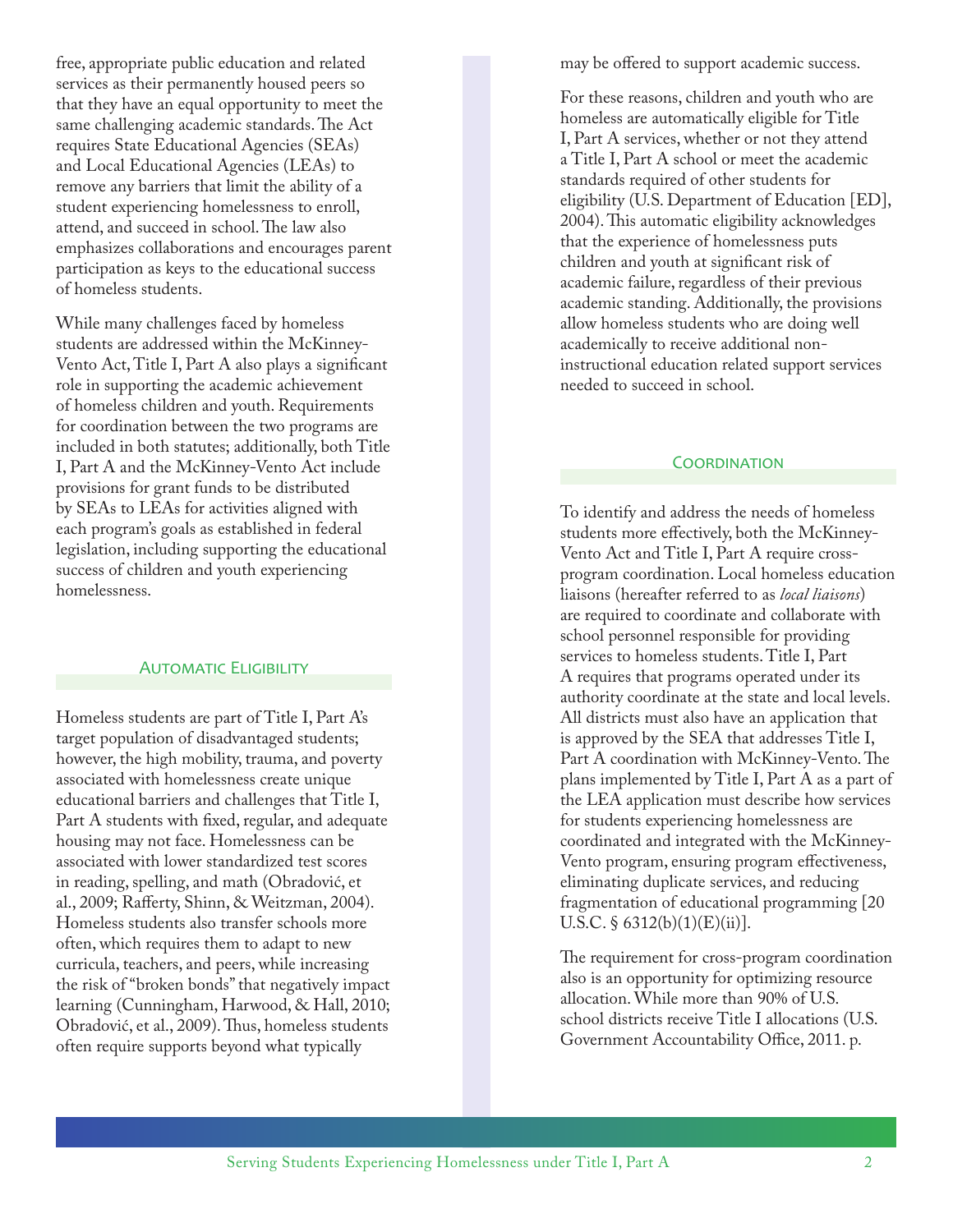4), only 22% of U.S. school districts receive subgrants through the McKinney-Vento program (National Center for Homeless Education, 2013, p. 9). In order to meet the needs of all students, including students experiencing homelessness, it is critical that both programs leverage resources to the greatest extent possible.

In addition to direct education services, homeless students and their families often need housing assistance, social services, and health care. Linking families with community resources can have a positive impact on education outcomes by meeting student needs that are beyond the school's capacity. Title I, Part A requires targeted assistance programs to coordinate with federal, state, and local services programs, including housing, nutrition, and violence prevention programs, as well as Head Start, adult education, vocational and technical education, and job training programs [20 U.S.C. § 6315(c)(1)(H)]. The McKinney-Vento Act has similar requirements for State Coordinators for Homeless Education (hereafter *State Coordinators*) [42 U.S.C. § 11432(f )(4)]

#### Scope, Intensity, and Type of Services

Due to the fact that the needs of many homeless students are so vast, services provided through Title I, Part A may need to be greater in scope and intensity for homeless students or simply different in type than those normally provided to nonhomeless students by Title I, Part A. For example, a student who is participating in tutoring as a part of a targeted assistance program may also need counseling services due to exposure to domestic violence. Alternatively, a district may provide an article of clothing to a student experiencing homelessness in order to allow the student to meet the school dress code. The additional services are allowable due to the fact that they are supplemental to the regular school program but also ensure that the student may effectively take advantage of educational opportunities.

#### Identifying Student Needs

Educational barriers experienced by homeless students are often more complex and challenging than those experienced by other students. To ensure that resources are used effectively and have the greatest impact, when designing plans for Title I schoolwide or targeted assistant programs, the Title I director and local liaison should work together to review data on homeless student academic performance and barriers to their academic success, and ensure that barriers are addressed through regular Title I, Part A programming, the Title I, Part A set-aside, or McKinney-Vento subgrant funds.

> and local liaisons [42 U.S.C. § 11432(g)(5)]. Both programs can work together in establishing relationships with outside agencies to facilitate connecting homeless families with these vital programs and services.

## **SERVING HOMELESS STUDENTS** in Non-Title I, Part A Schools

According to Title I, Part A, each LEA must reserve funds as necessary to provide services to homeless children who are attending elementary, middle, or high schools that are not Title I, Part A schools [20 U.S.C. § 6313(c)(3) (A)]. Services provided by the set-aside funds for homeless students may differ from those normally provided to other students receiving Title I, Part A services, but they must be comparable to services normally provided by the program. Districts may provide a wide variety of educationally related support services to students experiencing homelessness; the services may also be provided at shelters or other locations where the students live [20 U.S.C.  $\S$  6313(c)(3)(A)].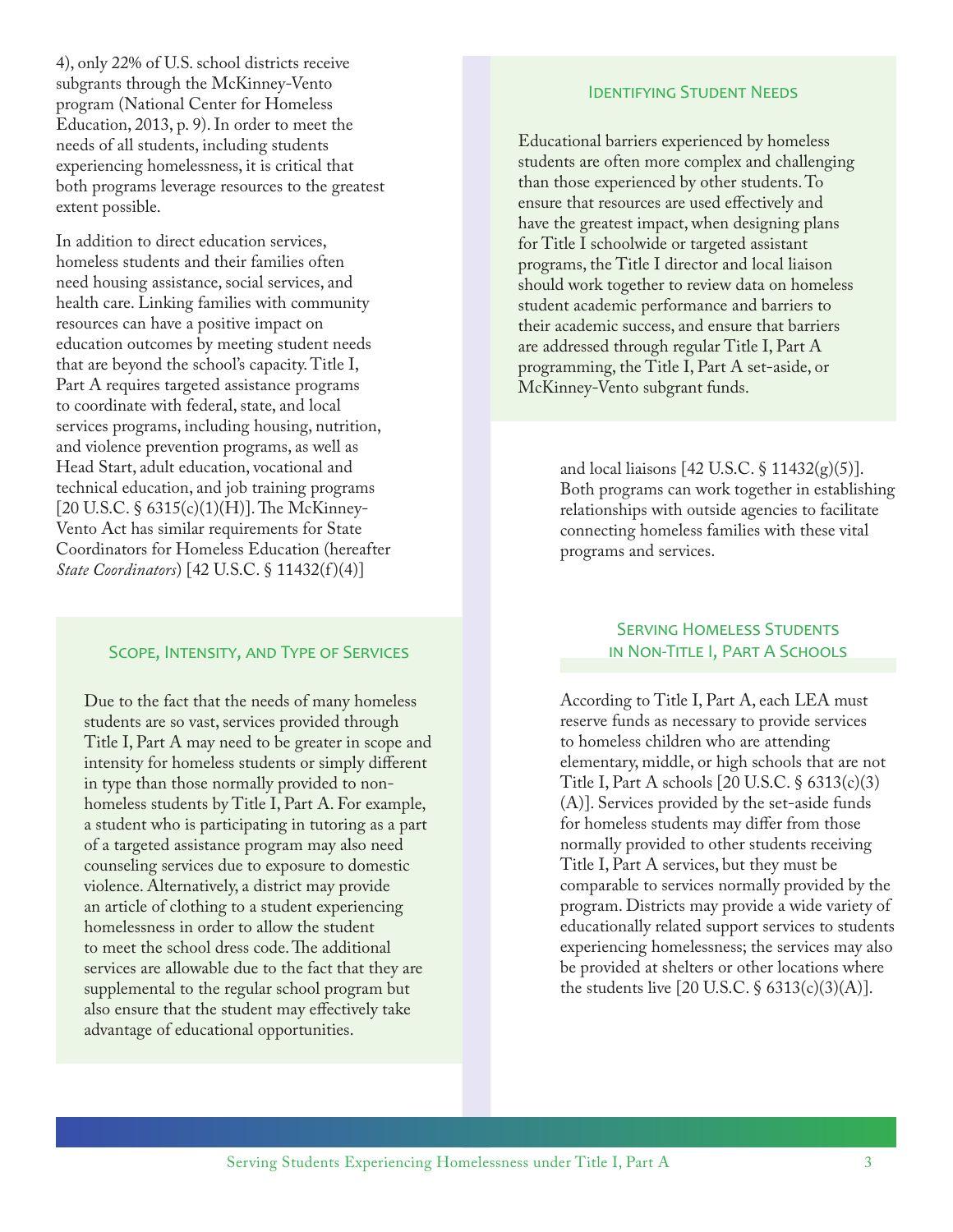## **SERVING HOMELESS STUDENTS** in Title I, Part A Schools

In addition to serving homeless students not attending Title I, Part A schools, U.S. Department of Education Guidance states that set-asides also can be used to provide services to homeless students who are attending Title I, Part A schools (ED, 2004). In determining the set-aside amount, LEAs should allow for the provision of services to meet the unique needs of homeless students who attend Title I, Part A schools that are above and beyond services provided through the regular Title I, Part A programs at those schools, in addition to the provision of services to homeless students who do not attend Title I, Part A schools. Two types of school programs are outlined under Part A of Title I. They include schoolwide programs and targeted assistance programs.

### Schoolwide Programs

Title I, Part A schoolwide schools are required to conduct a needs assessment and develop strategies to address the needs of all children in the school [20 U.S.C. § 6314(b)(1)]. Subpopulations of children, such as homeless students, who attend these schools should have their unique needs addressed within schoolwide programs designed for all students.

## Targeted Assistance Schools

Targeted assistance schools are charged with using their programming resources to help

children identified as failing or most at-risk of failing to meet state academic standards. Title I, Part A specifically notes that homeless children are included within the population of students considered to have the greatest needs [20 U.S.C.  $§ 6315(b)(2)(E)].$ 

Homeless students who attend Title I, Part A schoolwide or targeted assistance schools may have unique challenges that are not addressed by the school's regular Title I, Part A program due to such issues as residential and school mobility, family disruption, and extreme poverty. These challenges may create barriers to full participation in Title I, Part A programs and defeat the overarching program goal of helping all students meet challenging state academic standards. For instance, students residing in shelters, motels, or other overcrowded conditions may not have a quiet place to study and may require extended after-school library time; or, a student who is dealing with the stress and anxiety associated with homelessness may not be able to focus on his or her studies and may benefit from counseling services.

## DETERMINING TITLE I, PART A **SET-ASIDE AMOUNTS**

Determining an appropriate amount for a setaside requires coordination between the LEA Title I, Part A and McKinney-Vento programs. LEAs must establish their own methods for

#### Needs Assessments and Program Evaluations

The NCHE publication, *Educating Homeless Children and Youth: Conducting Needs Assessments and Evaluating Services- a Guide for SEAs, LEAs, and Local Schools*, provides information on conducting comprehensive needs assessments and program evaluations to strengthen program design. It includes a complete set of tools that are useful not only in collecting state level data, but also in assisting LEAs and individual schools in collecting the data needed to inform program decisions at the local level.

Download the guide at [http://center.serve.org/nche/pr/na\\_eval.php](http://center.serve.org/nche/pr/na_eval.php).

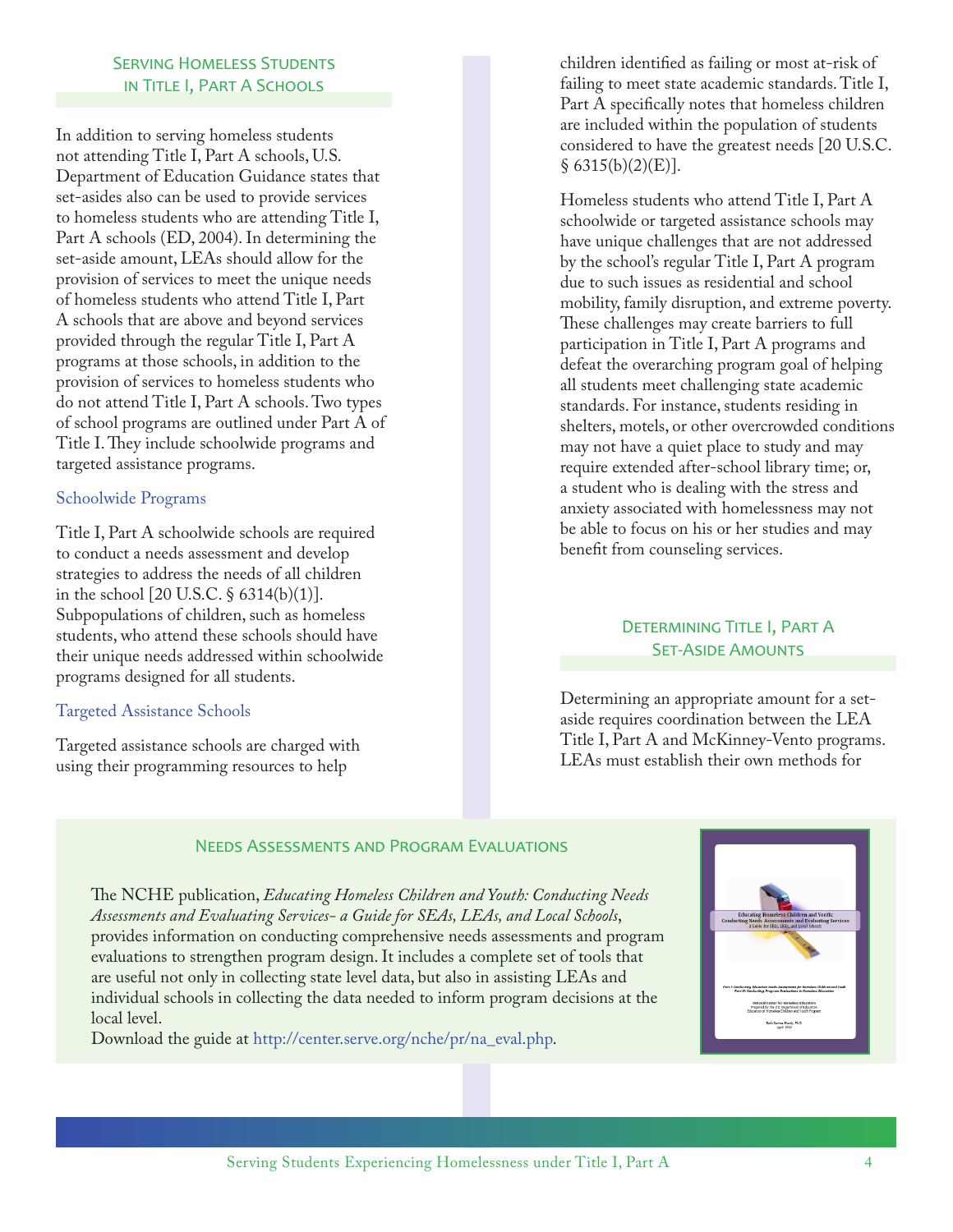setting aside Title I, Part A funds for homeless students while working with the state offices for Title I and McKinney-Vento, as appropriate. When determining the set-aside amount, the Title I director and the local liaison should actively partner to provide and review relevant data in order to ensure that adequate Title I, Part A funds are reserved to meet the needs of homeless students. In order to bring a full range of data to the discussion, LEAs may want to conduct an annual needs assessment on homeless students.

Once a district has identified the needs of homeless students to be addressed, the amount of funds necessary to provide services should be determined. In addition to planning interventions based on the identified needs of students, planned services should be of sufficient time and intensity to impact students' academic outcomes. Strategies for calculating the set-aside amount may include:

- Determining a percentage of Title I, Part A funds for the homeless set-aside
- Multiplying the number of identified homeless students by the Title I, Part A perpupil allocation.
- Matching the amount of McKinney-Vento subgrant dollars received by the LEA, if applicable
- Adjusting previous set-aside amounts based on past set-aside expenditures and trend data such as the number of homeless students identified, academic outcomes, and educationally related needs identified.

## Expenditures for Homeless Students

The intent of Title I, Part A is to supplement educational activities provided through the school with other local, state, and federal programs. Therefore, before using set-aside funds, LEAs should consider resources available through other means and leverage

them accordingly. Set-aside activities should be designed to assist homeless students with meeting state academic standards or to help them effectively take advantage of educational opportunities. ED Guidance (2009) issued on the American Reinvestment and Recovery Act provides a list of possible services Title I, Part A funds may support for homeless students. While this is not an exhaustive list, it does provide examples districts may find useful:

- Items of clothing, particularly if necessary to meet a school's dress or uniform requirement
- Clothing and shoes necessary to participate in physical education classes
- Student fees that are necessary to participate in the general education program
- Personal school supplies such as backpacks and notebooks
- Birth certificates necessary to enroll in school
- **Immunizations**
- Food
- Medical and dental services
- Eyeglasses and hearing aids
- Counseling services to address anxiety related to homelessness that is impeding learning
- Outreach services to students living in shelters, motels, and other temporary residences
- Extended learning time (before and after school, Saturday classes, summer school) to compensate for lack of quiet time for homework in shelters or other overcrowded living conditions
- Tutoring services, especially in shelters or other locations where homeless students live
- Parental involvement specifically oriented to reaching out to parents of homeless students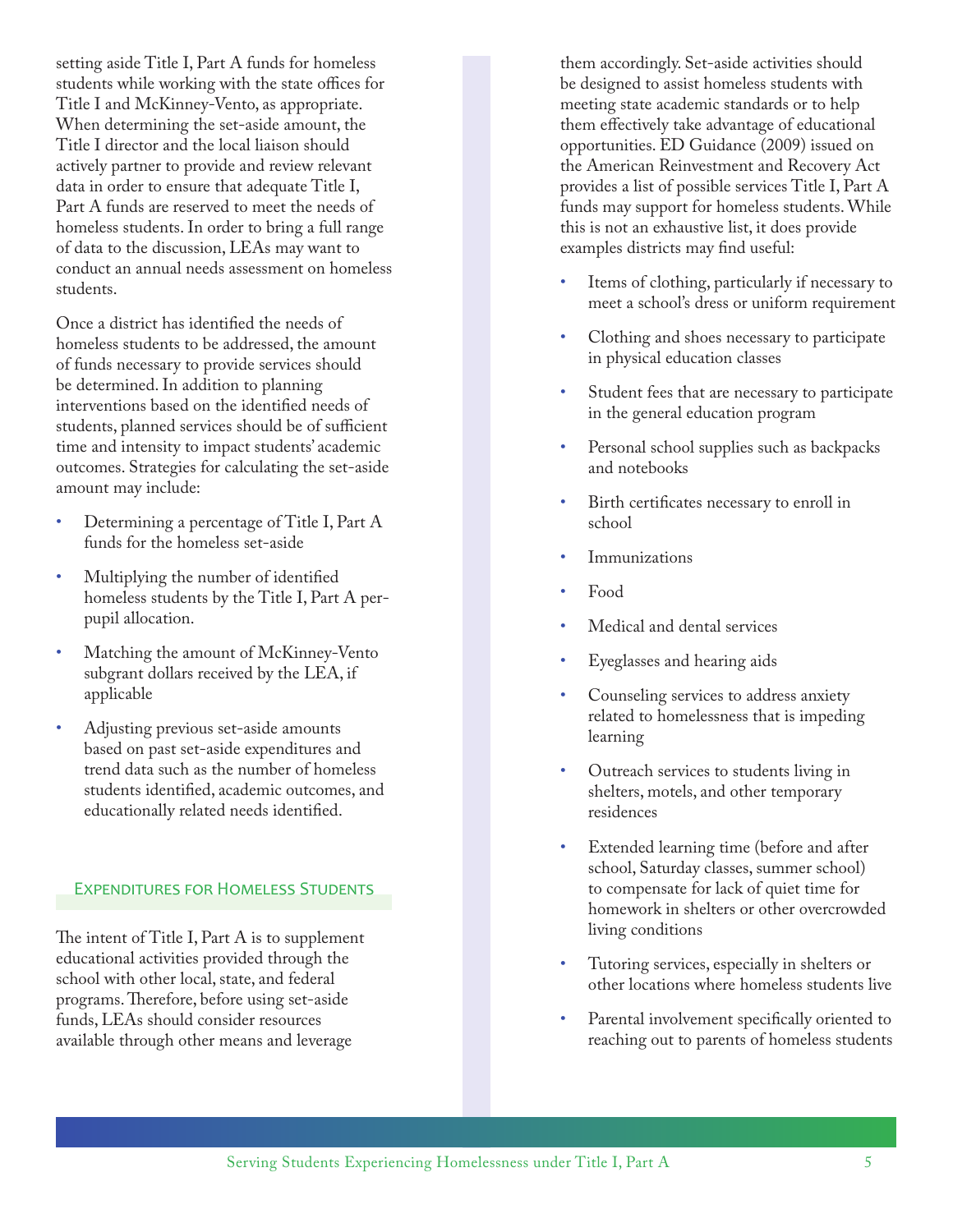- Fees for AP and IB testing
- Fees for SAT/ACT testing
- GED testing for school-age students

Other school and community resources must be exhausted before LEAs use the reservation of funds for homeless students to meet an identified need [20 U.S.C. § 6315(e)(2)]. For example, if a district that requires school uniforms collaborates with a community agency to provide uniforms for students based on economic need, the supply of uniforms provided through the community resource must be exhausted before purchasing uniforms with Title I, Part A funds.

## Title I Policy Continuation under the Consolidated and Further Continuing Appropriations Act, 2015

On December 16, 2014, the President signed into law the Consolidated and Further Continuing Appropriations Act, 2015 (H.R. 83), the omnibus funding bill for FY2015. The Act, which governs the usage of FY2015 funds, and carryover funds from fiscal years 2013 and 2014, reauthorizes the authority for Title I, Part A funds to be used to pay for the salary of the local homeless education liaison and schoolof-origin transportation for homeless children and youth that was first authorized under the Consolidated Appropriations Act of 2014. For more information, including a U.S. Department of Education Dear Colleague Letter that provides implementation guidance for SEAs and LEAs, visit [http://center.serve.org/nche/legis/](http://center.serve.org/nche/legis/omnibus.php) [omnibus.php.](http://center.serve.org/nche/legis/omnibus.php)

## **STRATEGIES FOR COLLABORATION** to Improve Student Outcomes

McKinney-Vento and Title I, Part A personnel should communicate and collaborate on an

ongoing basis to identify the needs of children and youth experiencing homelessness, review resources, and plan ways to address student needs. Continual cross-program interaction enables districts to respond to the emerging needs of students experiencing homelessness and implement interventions expediently to ensure their students' academic success. Several strategies to facilitate collaboration between Title I, Part A and McKinney-Vento programs are provided below.

Strategies for Title I, Part A State and Local **Directors** 

- Involve homeless education personnel in the creation of schoolwide Title I, Part A program plans, targeted assistance program plans, and plans for school improvement to ensure the educational needs of homeless students are addressed within those plans.
- Use data from Title I, Part A programming and other education interventions to determine appropriate set-aside activities and funding levels for homeless students.
- Include a requirement for a Title I, Part A set-aside in the Title I, Part A basic grants application issued by the state. Applications that either fail to provide a set-aside or fail to meet the minimum threshold set in the application should include a requirement to provide a justification for omitting or limiting the set-aside.
- Include homeless parents in Title I, Part A parent involvement policies and create opportunities for homeless parents to engage in their children's education.

#### Strategies for State Coordinators and Local Liaisons

Work with Title I directors to establish a process for accessing set-aside funds and addressing emerging needs. Clearly articulate the process to be undertaken in order for a local liaison to expediently access Title I, Part A set-aside funds.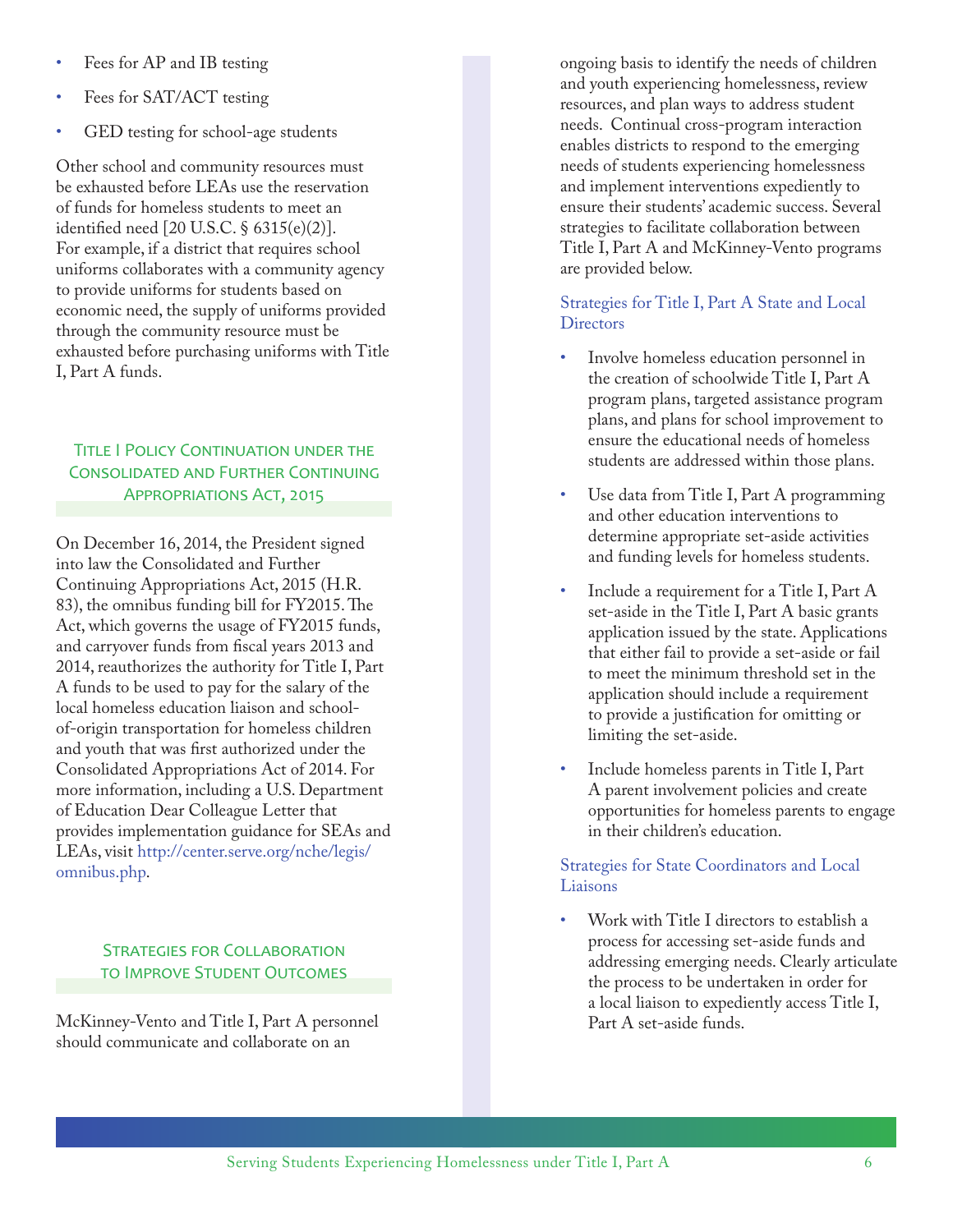- Provide Title I directors with education and intervention-related data regarding the needs of homeless students in order to determine appropriate set-aside activities and funding.
- Provide input regarding plans to serve homeless students that may be included in Title I, Part A applications.
- Require a description of coordination activities with Title I, Part A in McKinney-Vento subgrant applications issued by the state.
- Provide information about Title I, Part A services offered by the district in homeless education materials provided to parents, guardians, and youth.

## Strategies for Title I, Part A and McKinney-Vento Programs

- Include State Coordinators and local liaisons in coordinated systems for support, such as school support teams or a Committee of Practitioners for Title I.
- Locate Title I and homeless education program offices in close proximity to facilitate cross-program communication.
- Establish cross-program collaborations for the development of state and local McKinney-Vento and Title I plans.
- Provide Title I, Part A and McKinney-Vento personnel with cross-program trainings and materials.
- Share handbooks for Title I, Part A and homeless education programs, along with other resources related to serving students experiencing high poverty and mobility with program staff serving homeless and Title I, Part A students.

#### **CONCLUSION**

While homeless students often have substantial needs and face barriers to their educations, Title I, Part A and McKinney-Vento programs complement each other by ensuring a basic right to an education, identifying needs, and supplementing educational services. Partnerships between the programs not only meet requirements for collaboration found in the law, but have the potential to significantly improve the academic outcomes of students experiencing homelessness.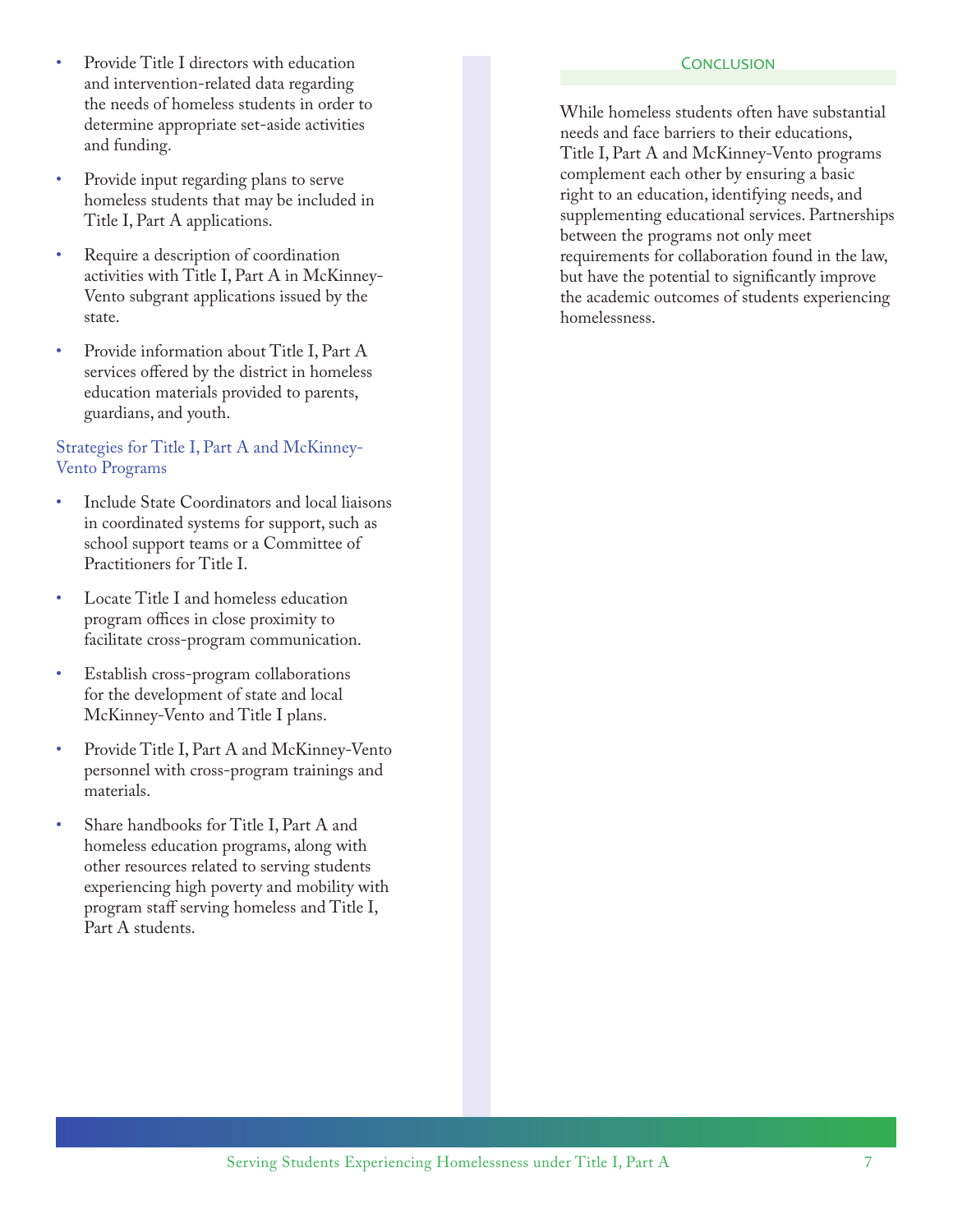- Cunningham, M., Harwood, R., & Hall, S. (2010). *Residential instability and the McKinney-Vento homeless children and education program*. Washington, DC: Metropolitan Housing and Communities Center, Urban Institute.
- McKinney-Vento Homeless Assistance Act, U.S.C. §§ 11431-11435 (2012).
- National Center for Homeless Education. (2013). *Education for Homeless Children and Youths Program data collection summary*. Greensboro, NC: National Center for Homeless Education. Retrieved from [http://center.serve.org/](http://center.serve.org/nche/downloads/data-comp-0910-1112.pdf) [nche/downloads/data-comp-0910-1112.pdf](http://center.serve.org/nche/downloads/data-comp-0910-1112.pdf)
- No Child Left Behind Act of 2001, 20 U.S.C. 6301 (2012).
- Obradović, J., Long, J. D., Cutuli, J. J., Chan, C-K., Hinz, E., Heistad, D., & Masten, A. S. (2009). Academic achievement of homeless and highly mobile children in an urban school district: Longitudinal evidence on risk, growth and resilience. *Development and Psychopathology, 21*, 493-518.
- Rafferty, Y., Shinn, M., & Weitzman, B. (2004). Academic achievement among formerly homeless adolescents and their contiguously housed peers. *Journal of School Psychology, 42*, 179-199.
- U.S. Department of Education. (2004). *Education for Homeless Children and Youth program non-regulatory guidance*. Retrieved from<http://www2.ed.gov/programs/homeless/guidance.pdf>.
- U.S. Department of Education. (2009). *Using title I, part A ARRA funds for grants to local educational agencies to strengthen education, drive reform, and improve results for students*. Retrieved from [http://www2.ed.gov/policy/gen/leg/](http://www2.ed.gov/policy/gen/leg/recovery/guidance/titlei-reform.pdf) [recovery/guidance/titlei-reform.pdf](http://www2.ed.gov/policy/gen/leg/recovery/guidance/titlei-reform.pdf)
- U.S. Government Accounting Office. (2011). *Disadvantaged students: school districts have used title I funds primarily to support instruction*. (GAO Publication Number GAO-11-595). Washington, DC: U.S. Government Accountability Office.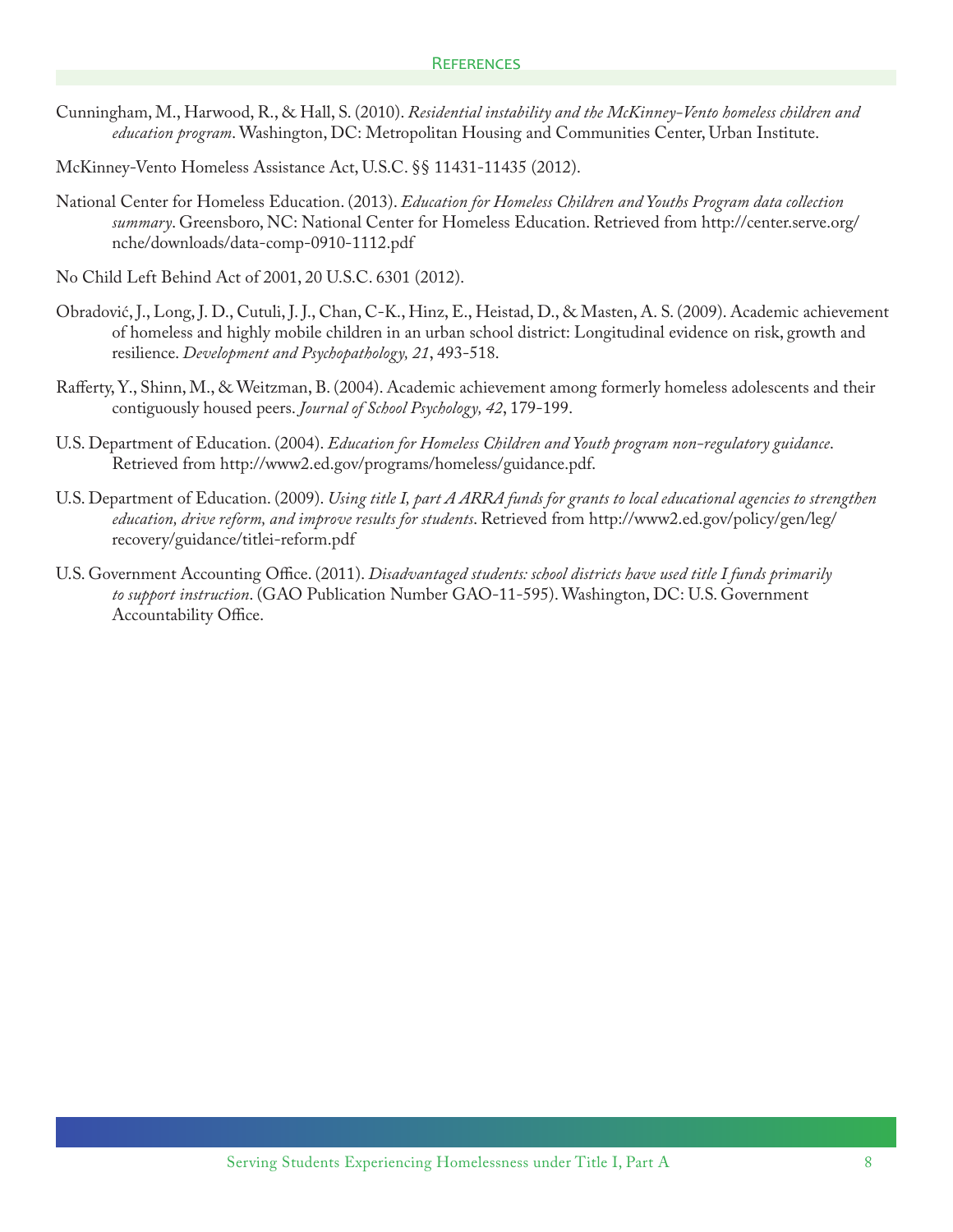### "STATE PLANS.

- (a) PLANS REQUIRED.—
	- (1) IN GENERAL.—For any State desiring to receive a grant under this part, the State educational agency shall submit to the Secretary a plan, developed by the State educational agency, in consultation with local educational agencies, teachers, principals, pupil services personnel, administrators (including administrators of programs described in other parts of this title), other staff, and parents, that satisfies the requirements of this section and that is coordinated with other programs under this Act, the Individuals with Disabilities Education Act, the Carl D. Perkins Vocational and Technical Education Act of 1998, the Head Start Act, the Adult Education and Family Literacy Act, and the McKinney-Vento Homeless Assistance Act."

20 U.S.C. 6311(a)(1)

### "LOCAL EDUCATIONAL AGENCY PLANS.

#### (a) PLANS REQUIRED.—

 (1) SUBGRANTS.—A local educational agency may receive a subgrant under this part for any fiscal year only if such agency has on file with the State educational agency a plan, approved by the State educational agency, that is coordinated with other programs under this Act, the Individuals with Disabilities Education Act, the Carl D. Perkins Vocational and Technical Education Act of 1998, the McKinney-Vento Homeless Assistance Act, and other Acts, as appropriate…

#### (b) PLAN PROVISIONS.—

- (1) IN GENERAL.—In order to help low-achieving children meet challenging achievement academic standards, each local educational agency plan shall include—…
	- (E) a description of how the local educational agency will coordinate and integrate services provided under this part with other educational services at the local educational agency or individual school level, such as—…
		- (ii) services for children with limited English proficiency, children with disabilities, migratory children, neglected or delinquent youth, Indian children served under part A of title VII, homeless children, and immigrant children in order to increase program effectiveness, eliminate duplication, and reduce fragmentation of the instructional program;...
	- (O) a description of the services the local educational agency will provide homeless children, including services provided with funds reserved under section  $1113(c)(3)(A);$ "

20 U.S.C. 6312

 "RESERVATION.—A local educational agency shall reserve such funds as are necessary under this part to provide services comparable to those provided to children in schools funded under this part to serve—

 (A) homeless children who do not attend participating schools, including providing educationally related support services to children in shelters and other locations where children may live;"

20 U.S.C. 6313(c)(3)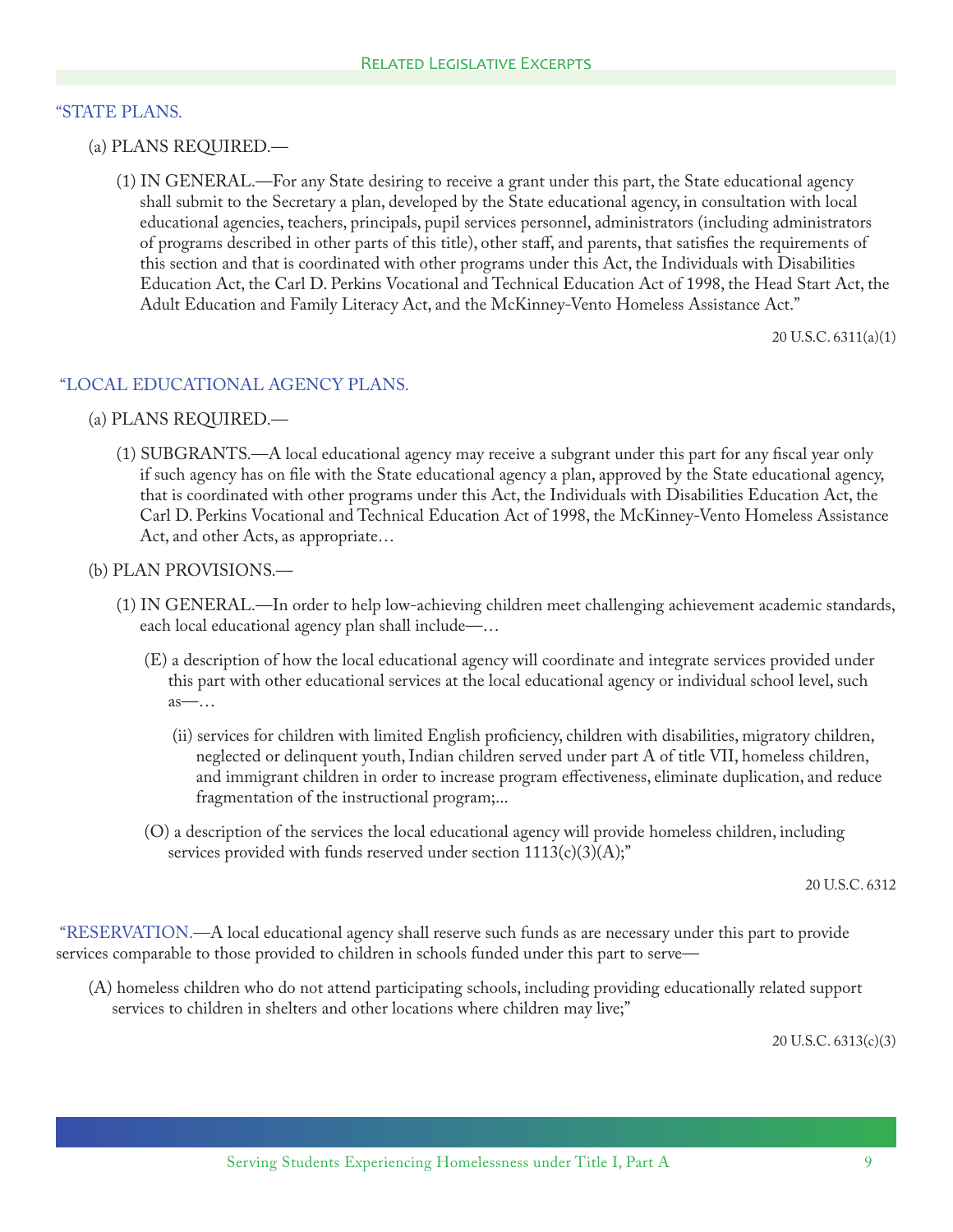#### "(b) COMPONENTS OF A SCHOOLWIDE PROGRAM.—

- (1) IN GENERAL.—A schoolwide program shall include the following components:
	- (A) A comprehensive needs assessment of the entire school (including taking into account the needs of migratory children as defined in section 1309(2)) that is based on information which includes the achievement of children in relation to the State academic content standards and the State student academic achievement standards described in section 1111(b)(1).
	- (B) Schoolwide reform strategies that—
		- (i) provide opportunities for all children to meet the State's proficient and advanced levels of student academic achievement described in section  $1111(b)(1)(D);$
		- (iii) (I) include strategies to address the needs of all children in the school, but particularly the needs of lowachieving children and those at risk of not meeting the State student academic achievement standards who are members of the target population of any program that is included in the schoolwide program, which may include—
			- (aa) counseling, pupil services, and mentoring services;
			- (bb) college and career awareness and preparation, such as college and career guidance, personal finance education, and innovative teaching methods, which may include applied learning and team-teaching strategies; and
			- (cc) the integration of vocational and technical education programs;…"

20 U.S.C. 6314(b)(1)

## "TARGETED ASSISTANCE SCHOOLS.

## (b) ELIGIBLE CHILDREN FROM ELIGIBLE POPULATION

#### (2) CHILDREN INCLUDED.—

- (A) IN GENERAL.—Children who are economically disadvantaged, children with disabilities, migrant children or limited English proficient children, are eligible for services under this part on the same basis as other children selected to receive services under this part ….
- (E) HOMELESS CHILDREN.—A child who is homeless and attending any school served by the local educational agency is eligible for services under this part.
- (3) SPECIAL RULE.—Funds received under this part may not be used to provide services that are otherwise required by law to be made available to children described in paragraph (2) but may be used to coordinate or supplement such services."

20 U.S.C. 6315(b)

#### "(2) COMPREHENSIVE SERVICES.—If—

 (A) health, nutrition, and other social services are not otherwise available to eligible children in a targeted assistance school and such school, if appropriate, has engaged in a comprehensive needs assessment and established a collaborative partnership with local service providers; and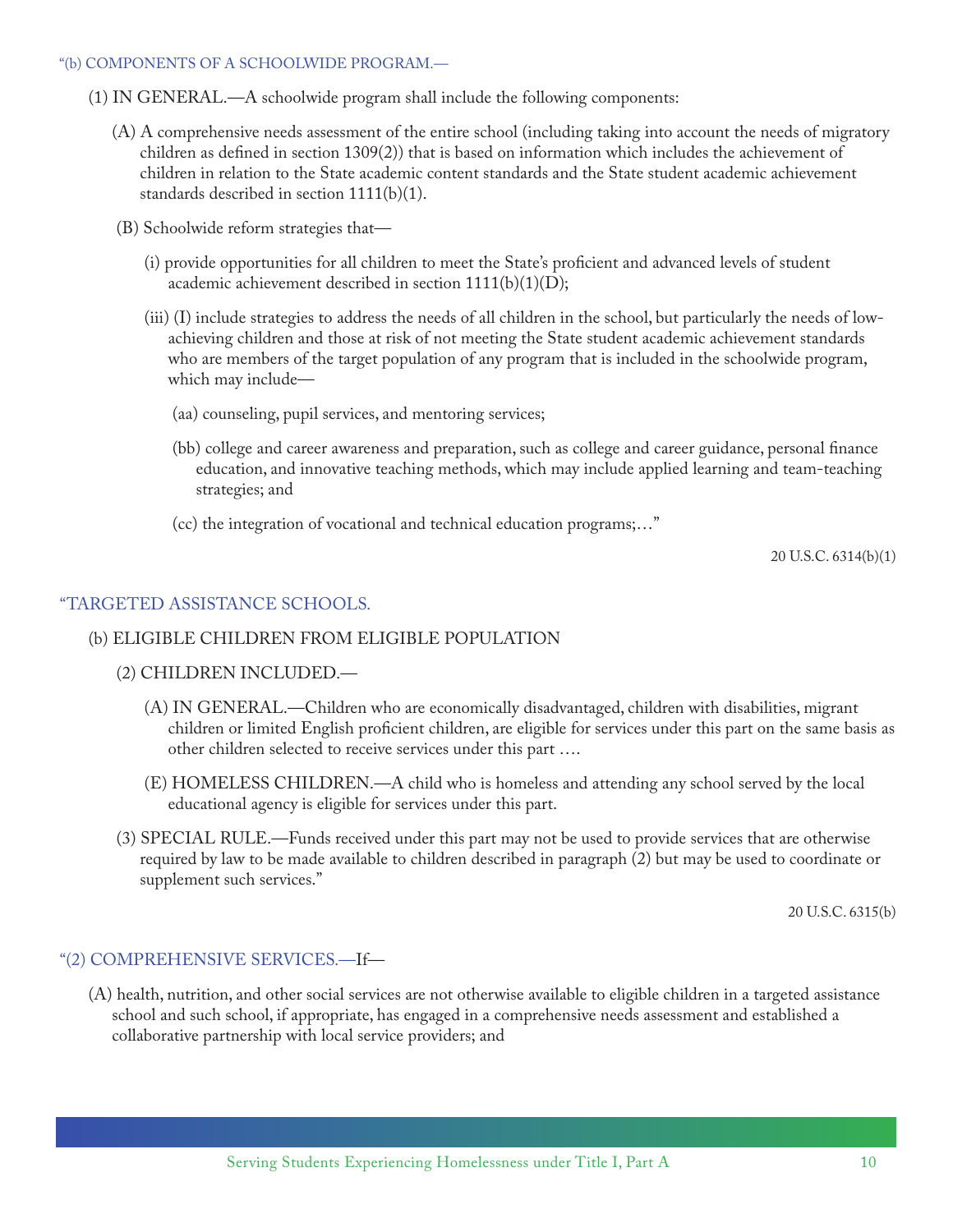- (B) funds are not reasonably available from other public or private sources to provide such services, then a portion of the funds provided under this part may be used as a last resort to provide such services, including—
	- (i) the provision of basic medical equipment, such as eyeglasses and hearing aids;
	- (ii) compensation of a coordinator; and
	- (iii) professional development necessary to assist teachers, pupil services personnel, other staff, and parents in identifying and meeting the comprehensive needs of eligible children."

20 U.S.C. 6315(e)

The full text of Title I, Part A of the No Child Left Behind Act may be found online at: <http://www2.ed.gov/programs/titleiparta/legislation.html>.

## Related Excerpts from U.S. Department of Education Guidance

## **M-4. What types of services may an LEA provide to homeless students with funds reserved under Section 1113(c)(3) of Title I?**

 An LEA may use funds reserved under this section to provide services to eligible homeless students in both Title I and non-Title I schools that are comparable to services provided to non-homeless students in Title I schools. Services provided should assist such children in meeting the State's challenging academic content and academic achievement standards.

 An LEA has the discretion to use reserved funds to provide a homeless student with services that are not ordinarily provided to other Title I students and that are not available from other sources. For example, where appropriate, an LEA at its discretion may provide a student with an item of clothing to meet a school's dress or uniform requirement so that student may effectively take advantage of educational opportunities.

U.S. Department of Education, *Education for Homeless Children and Youth Program Non-Regulatory Guidance* ( July 2004)

The full text of guidance for the McKinney-Vento Homeless Assistance Act may be accessed on the NCHE website at <http://center.serve.org/nche/m-v.php.>

## **G-11. May Title I, Part A ARRA funds be used to provide services to homeless students?**

Yes. Serving homeless students is an integral part of Title I, Part A. Homeless students who attend any school served by an LEA, regardless of whether the school receives Title I funds, are eligible for Title I services. (ESEA section 1115(b) (2)(E).) Specifically, an LEA must reserve such funds as are necessary to provide services to homeless students who attend non-Title I schools that are comparable to those provided to students in Title I schools. These services may include providing educationally related support services to homeless children in shelters and other locations where they may live.  $(ESEA section 1113(c)(3)(A))$  To the extent that services to students in Title I schools increase due to the large increase in Title I, Part A ARRA funds, the obligation to provide comparable services to homeless students in non-Title I schools would increase accordingly.

Title I, Part A ARRA funds may provide a wide variety of services to homeless students. In addition to providing services to assist homeless students in meeting the State's challenging academic achievement standards, Title I, Part A ARRA funds may be used to provide services that may not ordinarily be provided to other Title I students.For example, to help homeless students effectively take advantage of educational opportunities, an LEA may use Title I, Part A ARRA funds to provide, where appropriate, items or services including, but not limited to-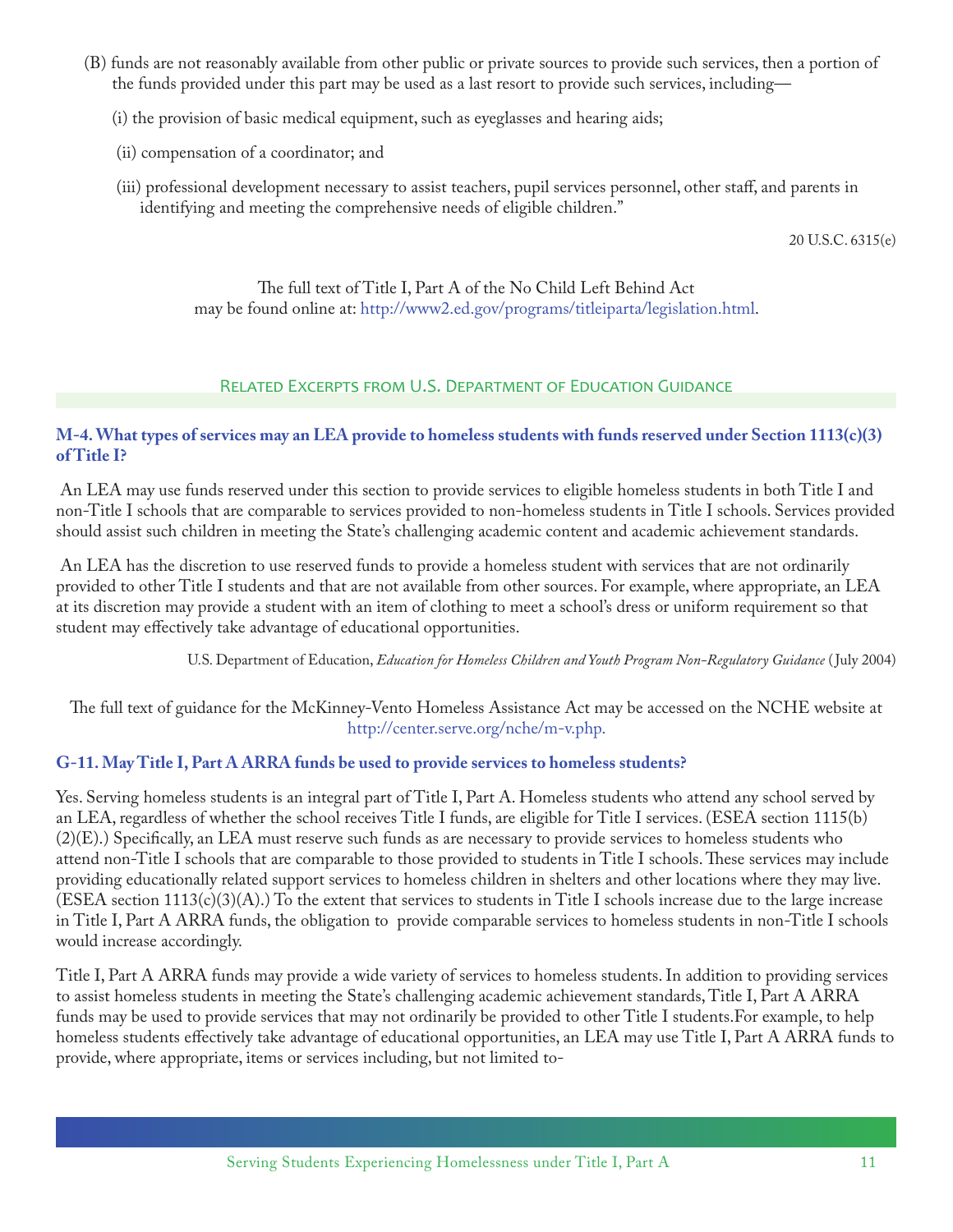- Items of clothing, particularly if necessary to meet a school's dress or uniform requirement
- Clothing and shoes necessary to participate in physical education classes
- Student fees that are necessary to participate in the general education program
- Personal school supplies such as backpacks and notebooks
- Birth certificates necessary to enroll in school
- **Immunizations**
- Food
- Medical and dental services
- Eyeglasses and hearing aids
- Counseling services to address anxiety related to homelessness that is impeding learning
- Outreach services to students living in shelters, motels, and other temporary residences
- Extended learning time (before and after school, Saturday classes, summer school) to compensate for lack of quiet time for homework in shelters or other overcrowded living conditions
- Tutoring services, especially in shelters or other locations where homeless students live
- Parental involvement specifically oriented to reaching out to parents of homeless students
- Fees for AP and IB testing
- Fees for SAT/ACT testing
- GED testing for school-age students

Several principles govern the use of Title I, Part A ARRA funds to provide such services to homeless students. First, the services must be reasonable and necessary to assist homeless students to take advantage of educational opportunities. (ESEA section 1113(c)(3)(A); OMB Circular A-87, Attachment A, C.1.a) Second, Title I, Part A ARRA funds must be used as a last resort when funds or services are not reasonably available from other public or private sources, such as the U.S. Department of Agriculture's free- and reduced-price school lunch program, public health clinics, or local discretionary funds (sometimes provided by the PTA) used to provide similar services for economically disadvantaged students generally. (ESEA section  $1115(e)(2)$ .)

Title I, Part A ARRA funds also may be used to support a homeless liaison. The McKinney-Vento Homeless Assistance Act (McKinney-Vento) requires each LEA in a State that receives McKinney-Vento funds to designate an appropriate staff person, who may also be a coordinator for other Federal programs, as a liaison for homeless children. (MVHAA section  $722(g)(1)(J)(ii)$ ). Because the statute specifically authorizes that another Federally funded coordinator may perform these duties, an individual paid, in whole or in part, with Title I, Part A funds, including Title I, Part A ARRA funds, may also serve as a homeless liaison.

Funds provided under the McKinney-Vento Education for Homeless Children and Youth program, which is authorized under Title II, Subtitle B of McKinney-Vento including funds made available through the ARRA, may also be used to provide services for homeless students and pay for a homeless liaison.

U.S. Department of Education Guidance, *Using Title I, Part A ARRA Funds for Grants to Local Educational Agencies to Strengthen Education, Drive Reform, and Improve Results for Students* (2009)

The full text of guidance for Title I, Part A, of the No Child Left Behind Act may be accessed on the NCHE website at [http://center.serve.org/nche/legis/title\\_ia.php](http://center.serve.org/nche/legis/title_ia.php).